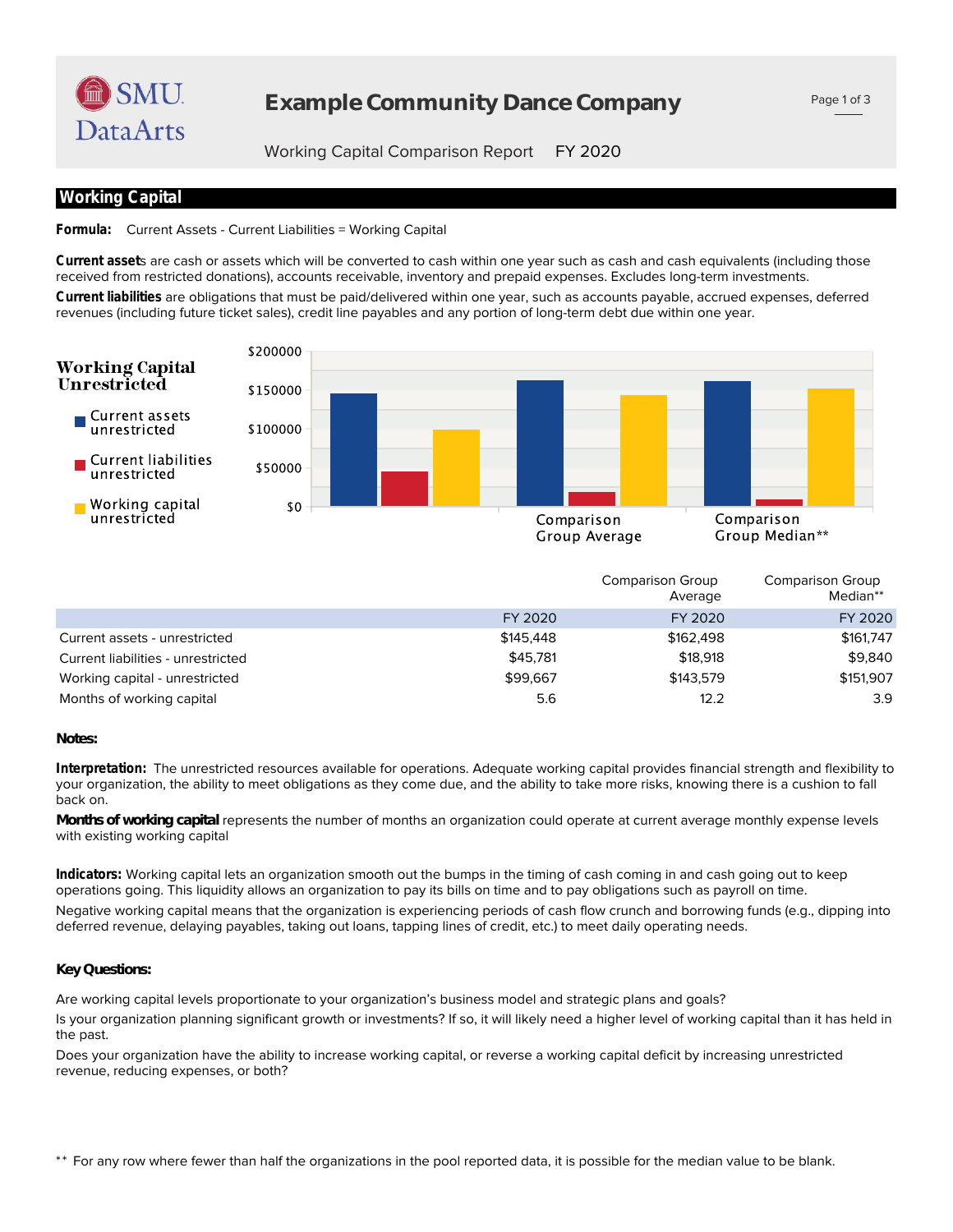

# **Example Community Dance Company**

Working Capital Comparison Report FY 2020



capital. This graph shows the number of months an organization could operate at current average monthly expense levels with existing working

\*\* For any row where fewer than half the organizations in the pool reported data, it is possible for the median value to be blank.